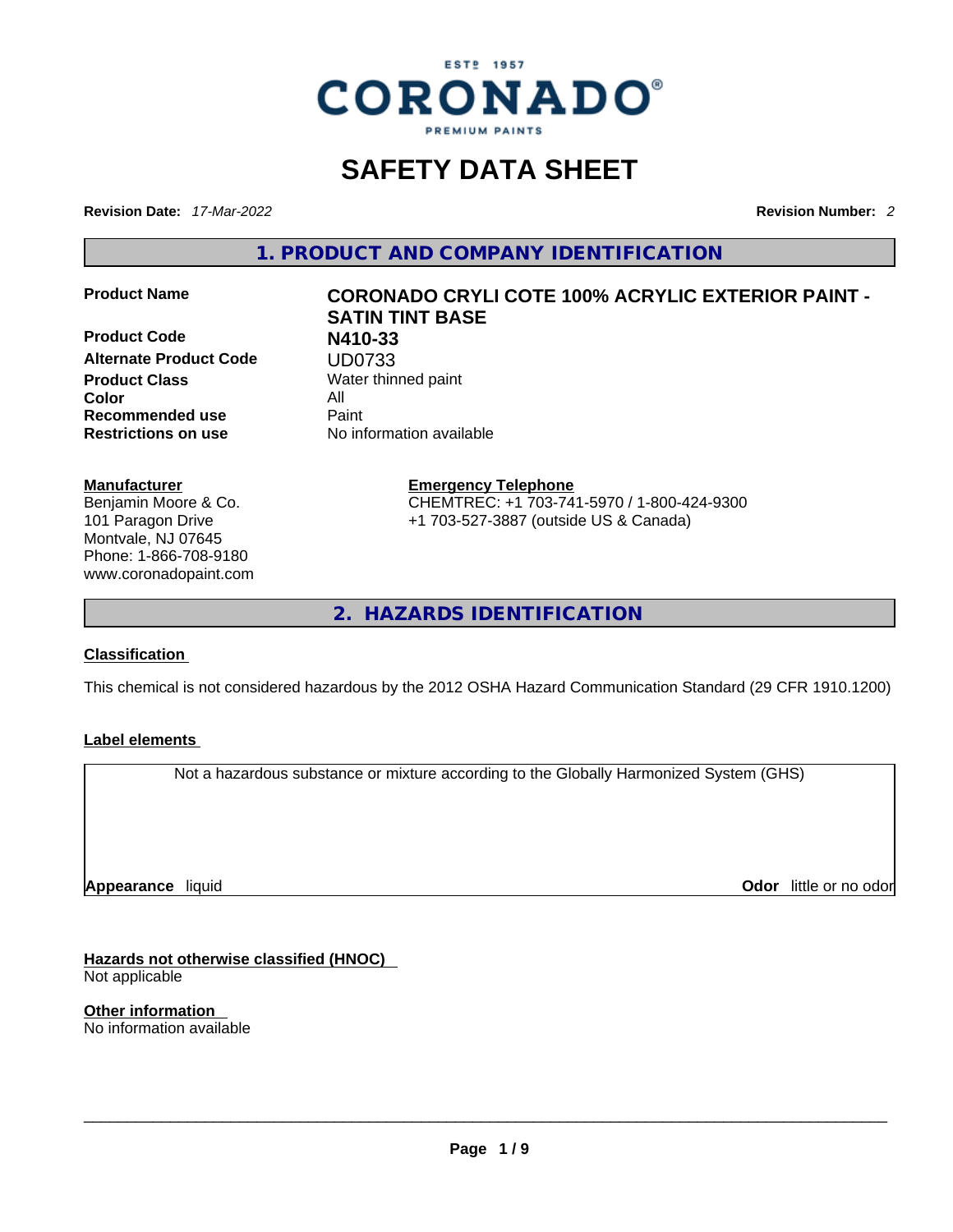**WARNING:** This product contains isothiazolinone compounds at levels of <0.1%. These substances are biocides commonly found in most paints and a variety of personal care products as a preservative. Certain individuals may be sensitive or allergic to these substances, even at low levels.

# **3. COMPOSITION INFORMATION ON COMPONENTS**

| <b>Chemical name</b>                      | CAS No.    | Weight-%    |
|-------------------------------------------|------------|-------------|
| Nepheline syenite                         | 37244-96-5 | $5 - 10$    |
| Titanium dioxide                          | 13463-67-7 | $5 - 10$    |
| Zinc oxide                                | 1314-13-2  | 1 - 5       |
| Propanoic acid, 2-methyl-, monoester with | 25265-77-4 | $1 - 5$     |
| 2,2,4-trimethyl-1,3-pentanediol           |            |             |
| Sodium C14-C16 olefin sulfonate           | 68439-57-6 | $0.1 - 0.5$ |

|                                                  | 4. FIRST AID MEASURES                                                                                    |
|--------------------------------------------------|----------------------------------------------------------------------------------------------------------|
| <b>General Advice</b>                            | No hazards which require special first aid measures.                                                     |
| <b>Eye Contact</b>                               | Rinse thoroughly with plenty of water for at least 15 minutes and consult a<br>physician.                |
| <b>Skin Contact</b>                              | Wash off immediately with soap and plenty of water while removing all<br>contaminated clothes and shoes. |
| <b>Inhalation</b>                                | Move to fresh air. If symptoms persist, call a physician.                                                |
| Ingestion                                        | Clean mouth with water and afterwards drink plenty of water. Consult a physician<br>if necessary.        |
| <b>Most Important</b><br><b>Symptoms/Effects</b> | None known.                                                                                              |
| <b>Notes To Physician</b>                        | Treat symptomatically.                                                                                   |
|                                                  | 5. FIRE-FIGHTING MEASURES                                                                                |

| As in any fire, wear self-contained breathing apparatus<br>pressure-demand, MSHA/NIOSH (approved or equivalent)<br>and full protective gear.<br>Closed containers may rupture if exposed to fire or<br>extreme heat.<br>No.<br>No. | <b>Suitable Extinguishing Media</b>                   | Use extinguishing measures that are appropriate to local<br>circumstances and the surrounding environment. |
|------------------------------------------------------------------------------------------------------------------------------------------------------------------------------------------------------------------------------------|-------------------------------------------------------|------------------------------------------------------------------------------------------------------------|
|                                                                                                                                                                                                                                    | Protective equipment and precautions for firefighters |                                                                                                            |
|                                                                                                                                                                                                                                    | <b>Specific Hazards Arising From The Chemical</b>     |                                                                                                            |
|                                                                                                                                                                                                                                    | Sensitivity to mechanical impact                      |                                                                                                            |
|                                                                                                                                                                                                                                    | Sensitivity to static discharge                       |                                                                                                            |
|                                                                                                                                                                                                                                    | <b>Flash Point Data</b>                               |                                                                                                            |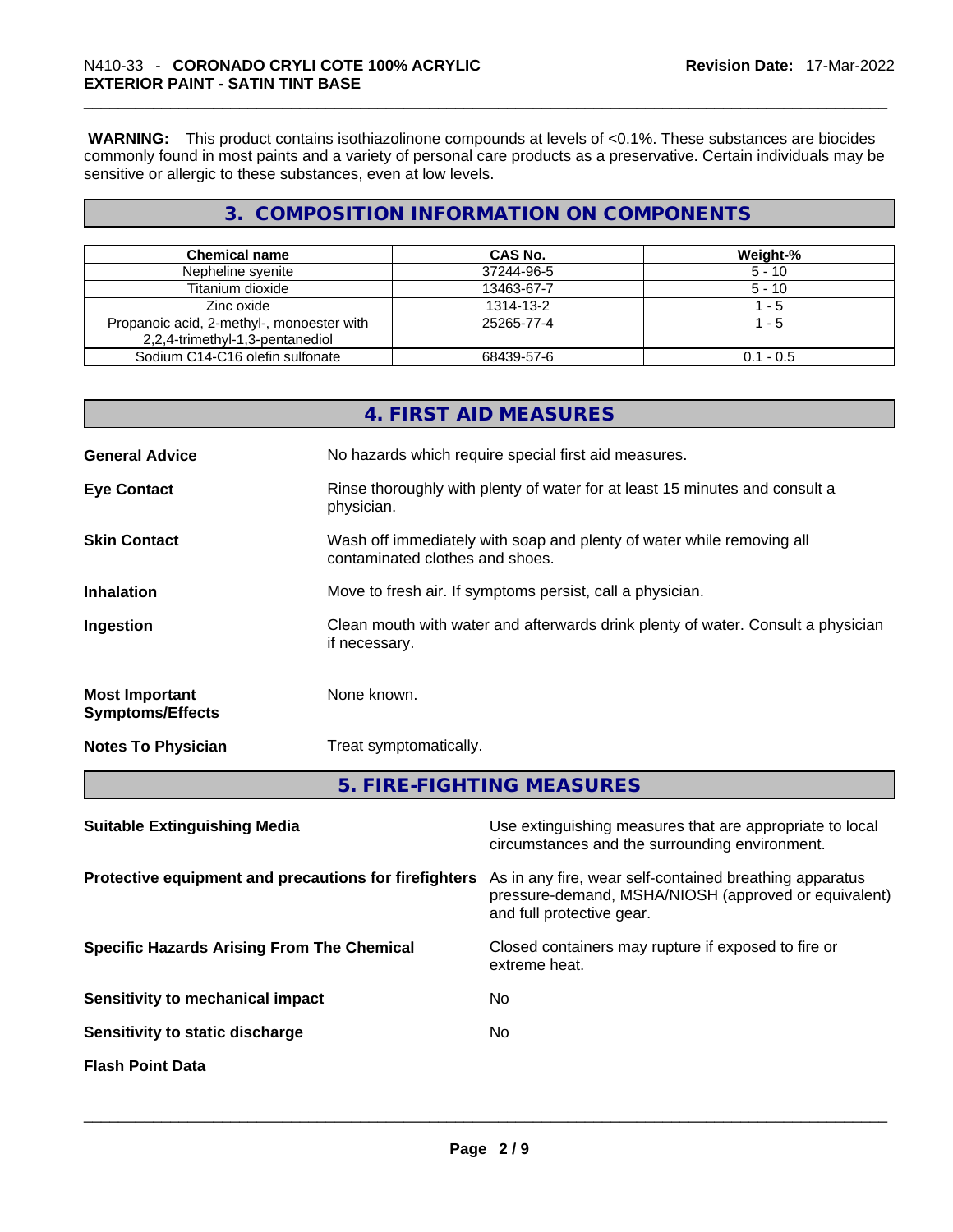| Flash point (°F)<br>Flash Point (°C)<br><b>Method</b>         |                        | Not applicable<br>Not applicable<br>Not applicable |                                |
|---------------------------------------------------------------|------------------------|----------------------------------------------------|--------------------------------|
| <b>Flammability Limits In Air</b>                             |                        |                                                    |                                |
| Lower flammability limit:<br><b>Upper flammability limit:</b> |                        | Not applicable<br>Not applicable                   |                                |
| <b>NFPA</b><br>Health: 1                                      | <b>Flammability: 0</b> | <b>Instability: 0</b>                              | <b>Special: Not Applicable</b> |
| <b>NFPA Legend</b><br>0 - Not Hazardous<br>1 - Slightly       |                        |                                                    |                                |

- 
- 2 Moderate
- 3 High
- 4 Severe

*The ratings assigned are only suggested ratings, the contractor/employer has ultimate responsibilities for NFPA ratings where this system is used.* 

*Additional information regarding the NFPA rating system is available from the National Fire Protection Agency (NFPA) at www.nfpa.org.* 

# **6. ACCIDENTAL RELEASE MEASURES**

| <b>Personal Precautions</b>      | Avoid contact with skin, eyes and clothing. Ensure adequate ventilation.                                                                                                         |  |
|----------------------------------|----------------------------------------------------------------------------------------------------------------------------------------------------------------------------------|--|
| <b>Other Information</b>         | Prevent further leakage or spillage if safe to do so.                                                                                                                            |  |
| <b>Environmental precautions</b> | See Section 12 for additional Ecological Information.                                                                                                                            |  |
| <b>Methods for Cleaning Up</b>   | Soak up with inert absorbent material. Sweep up and shovel into suitable<br>containers for disposal.                                                                             |  |
|                                  | 7. HANDLING AND STORAGE                                                                                                                                                          |  |
| <b>Handling</b>                  | Avoid contact with skin, eyes and clothing. Avoid breathing vapors, spray mists or<br>sanding dust. In case of insufficient ventilation, wear suitable respiratory<br>equipment. |  |
| <b>Storage</b>                   | Keep container tightly closed. Keep out of the reach of children.                                                                                                                |  |
| <b>Incompatible Materials</b>    | No information available                                                                                                                                                         |  |

# **8. EXPOSURE CONTROLS/PERSONAL PROTECTION**

#### **Exposure Limits**

| <b>Chemical name</b> | <b>ACGIH TLV</b>                                                                                                        | <b>OSHA PEL</b>                                |
|----------------------|-------------------------------------------------------------------------------------------------------------------------|------------------------------------------------|
| Titanium dioxide     | TWA: $10 \text{ mg/m}^3$                                                                                                | 15 mg/m $3$ - TWA                              |
| Zinc oxide           | STEL: 10 mg/m <sup>3</sup> respirable particulate<br>matter<br>TWA: $2 \text{ mg/m}^3$ respirable particulate<br>matter | 5 mg/m <sup>3</sup> - TWA<br>15 mg/m $3$ - TWA |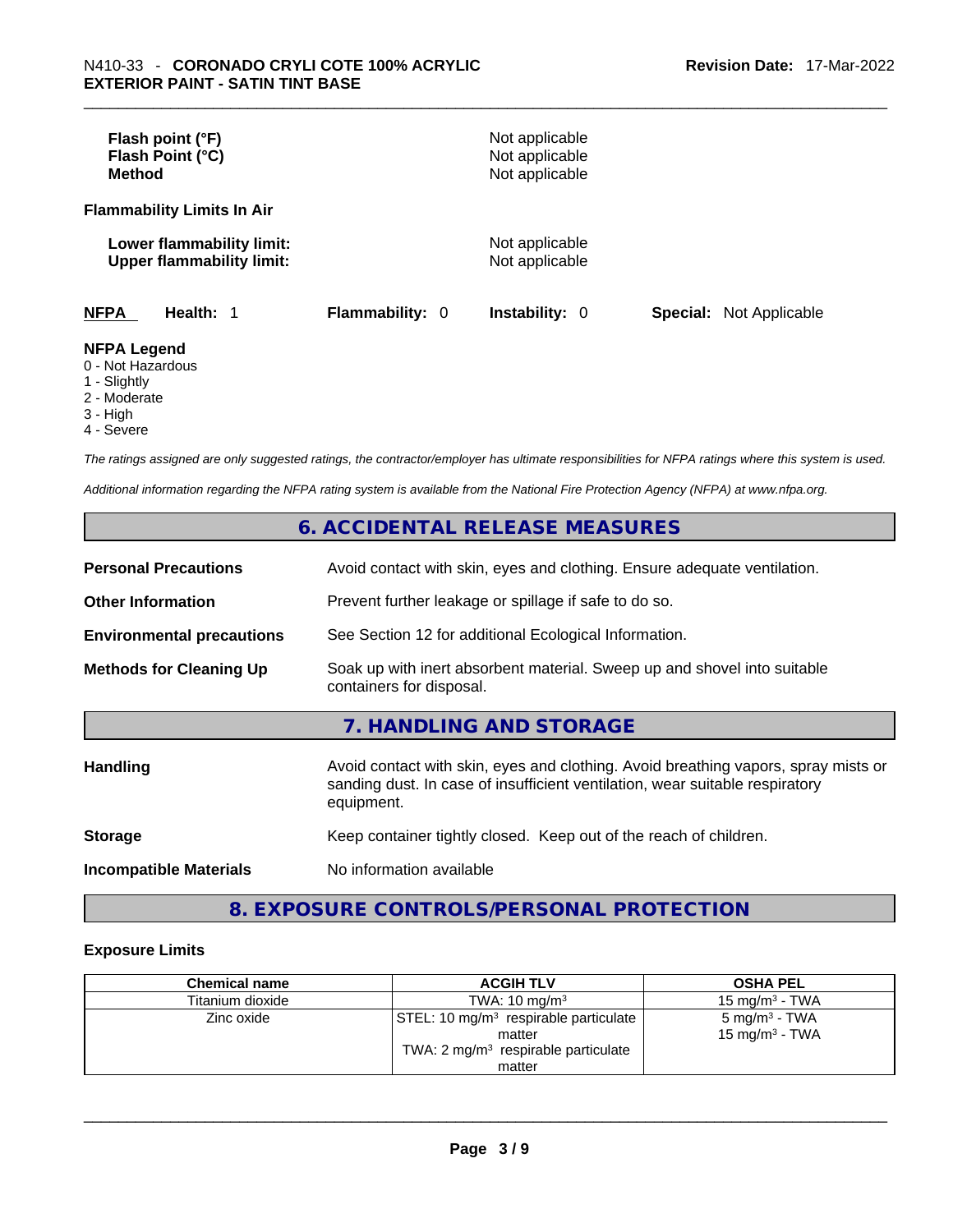#### **Legend**

ACGIH - American Conference of Governmental Industrial Hygienists Exposure Limits OSHA - Occupational Safety & Health Administration Exposure Limits N/E - Not Established

| <b>Engineering Measures</b>          | Ensure adequate ventilation, especially in confined areas.                                                                          |  |  |
|--------------------------------------|-------------------------------------------------------------------------------------------------------------------------------------|--|--|
| <b>Personal Protective Equipment</b> |                                                                                                                                     |  |  |
| <b>Eye/Face Protection</b>           | Safety glasses with side-shields.                                                                                                   |  |  |
| <b>Skin Protection</b>               | Protective gloves and impervious clothing.                                                                                          |  |  |
| <b>Respiratory Protection</b>        | In case of insufficient ventilation wear suitable respiratory equipment.                                                            |  |  |
| <b>Hygiene Measures</b>              | Avoid contact with skin, eyes and clothing. Remove and wash contaminated<br>clothing before re-use. Wash thoroughly after handling. |  |  |

## **9. PHYSICAL AND CHEMICAL PROPERTIES**

**Appearance** liquid **Odor Odor Odor Odor Odor Odor** *little* **or no odor</u> <b>***little* or no odor **Odor Threshold No information available** No information available **Density (lbs/gal)** 10.1 - 10.2 **Specific Gravity** 1.21 - 1.23 **pH bH** *pH* **Viscosity (cps) Viscosity (cps) No information available Solubility(ies)**<br> **Solubility**<br> **Water solubility**<br> **Water solubility Evaporation Rate No information available No information available Vapor pressure**  No information available **Vapor pressure No information available Vapor density No information available No information available Wt. % Solids** 45 - 55 **Vol. % Solids Wt. % Volatiles** 45 - 55 **Vol. % Volatiles** 55 - 65 **VOC Regulatory Limit (g/L)** < 50 **Boiling Point (°F)** 212 **Boiling Point (°C) Freezing point (°F)** 32 **Freezing Point (°C)** 0 **Flash point (°F)** Not applicable **Flash Point (°C)** Not applicable **Method**<br> **Plammability (solid, gas)**<br> **Not applicable**<br>
Not applicable **Flammability** (solid, gas) **Upper flammability limit:** Not applicable **Lower flammability limit:** Not applicable **Autoignition Temperature (°F)** No information available **Autoignition Temperature (°C)**<br> **Decomposition Temperature (°F)** No information available **Decomposition Temperature (°F) Decomposition Temperature (°C)** No information available **Partition coefficient**No information available \_\_\_\_\_\_\_\_\_\_\_\_\_\_\_\_\_\_\_\_\_\_\_\_\_\_\_\_\_\_\_\_\_\_\_\_\_\_\_\_\_\_\_\_\_\_\_\_\_\_\_\_\_\_\_\_\_\_\_\_\_\_\_\_\_\_\_\_\_\_\_\_\_\_\_\_\_\_\_\_\_\_\_\_\_\_\_\_\_\_\_\_\_

**No information available**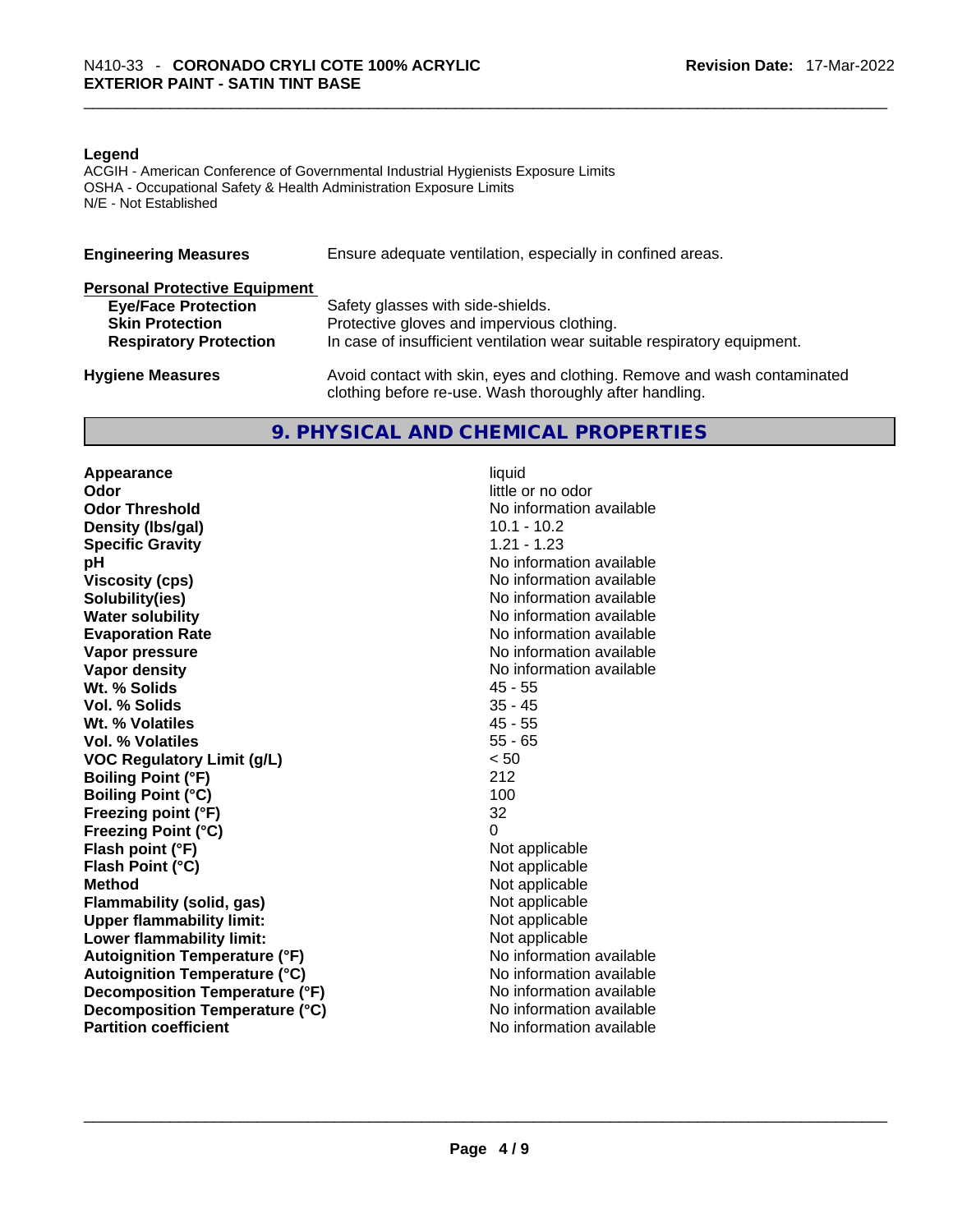|                                                                                                                                                                                                                                                                                                                                                                                       | <b>10. STABILITY AND REACTIVITY</b>                                                                                                                                                                                                                                                                                                                                                                                                                                                                                                                                              |
|---------------------------------------------------------------------------------------------------------------------------------------------------------------------------------------------------------------------------------------------------------------------------------------------------------------------------------------------------------------------------------------|----------------------------------------------------------------------------------------------------------------------------------------------------------------------------------------------------------------------------------------------------------------------------------------------------------------------------------------------------------------------------------------------------------------------------------------------------------------------------------------------------------------------------------------------------------------------------------|
| <b>Reactivity</b>                                                                                                                                                                                                                                                                                                                                                                     | Not Applicable                                                                                                                                                                                                                                                                                                                                                                                                                                                                                                                                                                   |
| <b>Chemical Stability</b>                                                                                                                                                                                                                                                                                                                                                             | Stable under normal conditions.                                                                                                                                                                                                                                                                                                                                                                                                                                                                                                                                                  |
| <b>Conditions to avoid</b>                                                                                                                                                                                                                                                                                                                                                            | Prevent from freezing.                                                                                                                                                                                                                                                                                                                                                                                                                                                                                                                                                           |
| <b>Incompatible Materials</b>                                                                                                                                                                                                                                                                                                                                                         | No materials to be especially mentioned.                                                                                                                                                                                                                                                                                                                                                                                                                                                                                                                                         |
| <b>Hazardous Decomposition Products</b>                                                                                                                                                                                                                                                                                                                                               | None under normal use.                                                                                                                                                                                                                                                                                                                                                                                                                                                                                                                                                           |
| Possibility of hazardous reactions                                                                                                                                                                                                                                                                                                                                                    | None under normal conditions of use.                                                                                                                                                                                                                                                                                                                                                                                                                                                                                                                                             |
|                                                                                                                                                                                                                                                                                                                                                                                       | 11. TOXICOLOGICAL INFORMATION                                                                                                                                                                                                                                                                                                                                                                                                                                                                                                                                                    |
| <b>Product Information</b>                                                                                                                                                                                                                                                                                                                                                            |                                                                                                                                                                                                                                                                                                                                                                                                                                                                                                                                                                                  |
| Information on likely routes of exposure                                                                                                                                                                                                                                                                                                                                              |                                                                                                                                                                                                                                                                                                                                                                                                                                                                                                                                                                                  |
| <b>Principal Routes of Exposure</b>                                                                                                                                                                                                                                                                                                                                                   | Eye contact, skin contact and inhalation.                                                                                                                                                                                                                                                                                                                                                                                                                                                                                                                                        |
| <b>Acute Toxicity</b>                                                                                                                                                                                                                                                                                                                                                                 |                                                                                                                                                                                                                                                                                                                                                                                                                                                                                                                                                                                  |
| <b>Product Information</b>                                                                                                                                                                                                                                                                                                                                                            | No information available                                                                                                                                                                                                                                                                                                                                                                                                                                                                                                                                                         |
|                                                                                                                                                                                                                                                                                                                                                                                       | Symptoms related to the physical, chemical and toxicological characteristics                                                                                                                                                                                                                                                                                                                                                                                                                                                                                                     |
| <b>Symptoms</b>                                                                                                                                                                                                                                                                                                                                                                       | No information available                                                                                                                                                                                                                                                                                                                                                                                                                                                                                                                                                         |
|                                                                                                                                                                                                                                                                                                                                                                                       | Delayed and immediate effects as well as chronic effects from short and long-term exposure                                                                                                                                                                                                                                                                                                                                                                                                                                                                                       |
| Eye contact<br><b>Skin contact</b><br><b>Inhalation</b><br>Ingestion<br><b>Sensitization</b><br><b>Neurological Effects</b><br><b>Mutagenic Effects</b><br><b>Reproductive Effects</b><br><b>Developmental Effects</b><br><b>Target organ effects</b><br><b>STOT - single exposure</b><br><b>STOT - repeated exposure</b><br><b>Other adverse effects</b><br><b>Aspiration Hazard</b> | May cause slight irritation.<br>Substance may cause slight skin irritation. Prolonged or repeated contact may dry<br>skin and cause irritation.<br>May cause irritation of respiratory tract.<br>Ingestion may cause gastrointestinal irritation, nausea, vomiting and diarrhea.<br>No information available<br>No information available.<br>No information available.<br>No information available.<br>No information available.<br>No information available.<br>No information available.<br>No information available.<br>No information available.<br>No information available |
| <b>Numerical measures of toxicity</b>                                                                                                                                                                                                                                                                                                                                                 |                                                                                                                                                                                                                                                                                                                                                                                                                                                                                                                                                                                  |
|                                                                                                                                                                                                                                                                                                                                                                                       | The following values are calculated based on chapter 3.1 of the GHS document                                                                                                                                                                                                                                                                                                                                                                                                                                                                                                     |

**ATEmix (oral)** 62897 mg/kg \_\_\_\_\_\_\_\_\_\_\_\_\_\_\_\_\_\_\_\_\_\_\_\_\_\_\_\_\_\_\_\_\_\_\_\_\_\_\_\_\_\_\_\_\_\_\_\_\_\_\_\_\_\_\_\_\_\_\_\_\_\_\_\_\_\_\_\_\_\_\_\_\_\_\_\_\_\_\_\_\_\_\_\_\_\_\_\_\_\_\_\_\_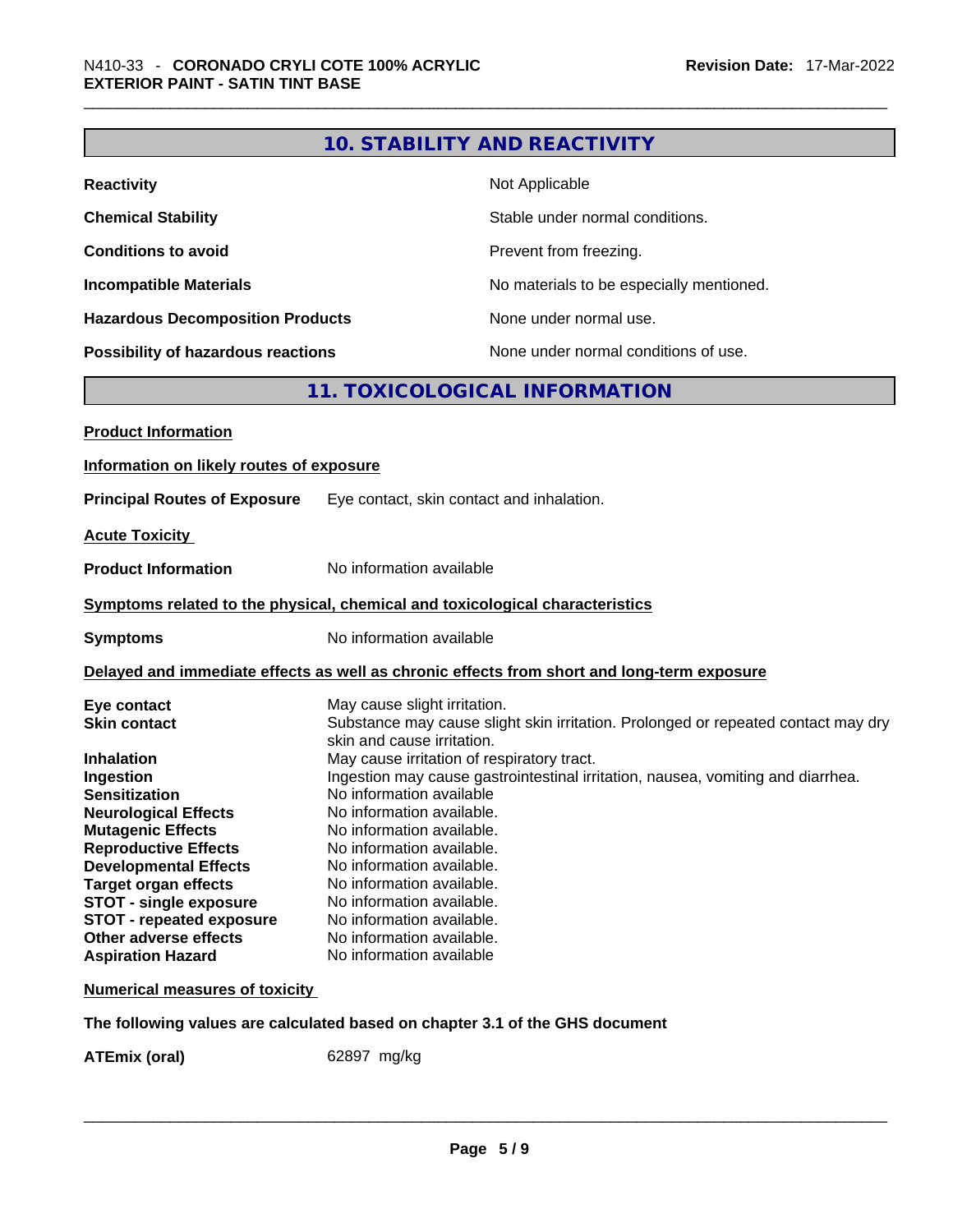#### **Component Information**

| Chemical name                   | Oral LD50             | Dermal LD50              | Inhalation LC50       |
|---------------------------------|-----------------------|--------------------------|-----------------------|
| Titanium dioxide                | $> 10000$ mg/kg (Rat) |                          | -                     |
| 13463-67-7                      |                       |                          |                       |
| Zinc oxide                      | $>$ 5000 mg/kg (Rat)  | $\overline{\phantom{0}}$ | -                     |
| 1314-13-2                       |                       |                          |                       |
| Propanoic acid, 2-methyl-,      | $= 3200$ mg/kg (Rat)  | $> 15200$ mg/kg (Rat)    |                       |
| monoester with                  |                       |                          |                       |
| 2,2,4-trimethyl-1,3-pentanediol |                       |                          |                       |
| 25265-77-4                      |                       |                          |                       |
| Sodium C14-C16 olefin sulfonate | $= 2220$ mg/kg (Rat)  | $> 740$ mg/kg (Rabbit)   | $> 52$ mg/L (Rat) 4 h |
| 68439-57-6                      |                       |                          |                       |

#### **Chronic Toxicity**

#### **Carcinogenicity**

*The information below indicates whether each agency has listed any ingredient as a carcinogen:.* 

| <b>Chemical name</b>       | <b>IARC</b>          | <b>NTP</b> | OSHA   |
|----------------------------|----------------------|------------|--------|
|                            | 2Β<br>Possible Human |            | Listed |
| $-1$<br>dioxide<br>itanium | Carcinogen           |            |        |

• Although IARC has classified titanium dioxide as possibly carcinogenic to humans (2B), their summary concludes: "No significant exposure to titanium dioxide is thought to occur during the use of products in which titanium dioxide is bound to other materials, such as paint."

#### **Legend**

IARC - International Agency for Research on Cancer NTP - National Toxicity Program OSHA - Occupational Safety & Health Administration

**12. ECOLOGICAL INFORMATION** 

#### **Ecotoxicity Effects**

The environmental impact of this product has not been fully investigated.

#### **Product Information**

#### **Acute Toxicity to Fish**

No information available

#### **Acute Toxicity to Aquatic Invertebrates**

No information available

#### **Acute Toxicity to Aquatic Plants**

No information available

#### **Persistence / Degradability**

No information available.

#### **Bioaccumulation**

# There is no data for this product. \_\_\_\_\_\_\_\_\_\_\_\_\_\_\_\_\_\_\_\_\_\_\_\_\_\_\_\_\_\_\_\_\_\_\_\_\_\_\_\_\_\_\_\_\_\_\_\_\_\_\_\_\_\_\_\_\_\_\_\_\_\_\_\_\_\_\_\_\_\_\_\_\_\_\_\_\_\_\_\_\_\_\_\_\_\_\_\_\_\_\_\_\_ **Mobility in Environmental Media**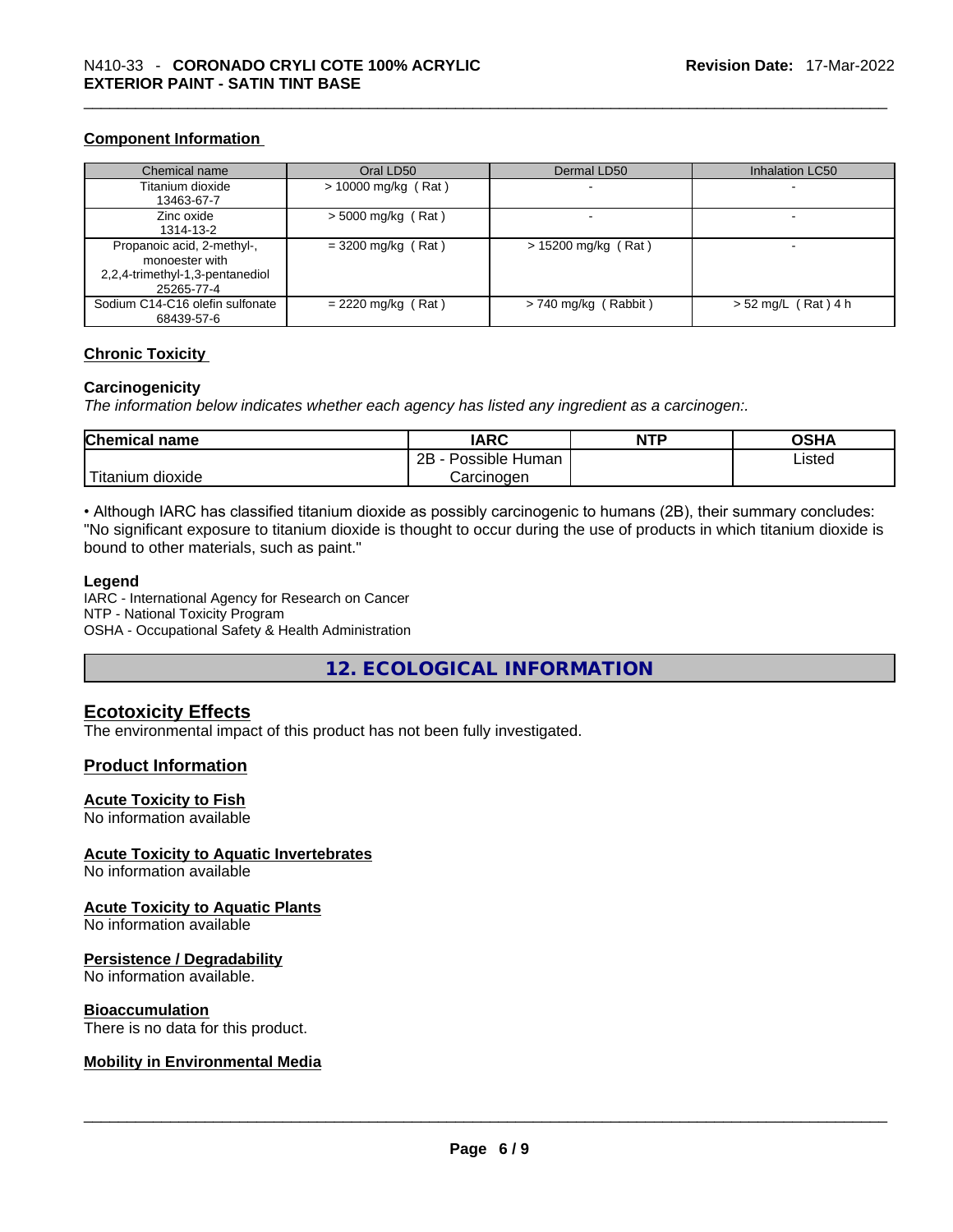No information available.

#### **Ozone**

No information available

## **Component Information**

#### **Acute Toxicity to Fish**

No information available Titanium dioxide  $\overline{\text{LC50:}}$  > 1000 mg/L (Fathead Minnow - 96 hr.)

#### **Acute Toxicity to Aquatic Invertebrates**

No information available

#### **Acute Toxicity to Aquatic Plants**

No information available

|                                                                                                                                                                                   | <b>13. DISPOSAL CONSIDERATIONS</b>                                                                                                                                                                                        |  |  |
|-----------------------------------------------------------------------------------------------------------------------------------------------------------------------------------|---------------------------------------------------------------------------------------------------------------------------------------------------------------------------------------------------------------------------|--|--|
| <b>Waste Disposal Method</b>                                                                                                                                                      | Dispose of in accordance with federal, state, and local regulations. Local<br>requirements may vary, consult your sanitation department or state-designated<br>environmental protection agency for more disposal options. |  |  |
|                                                                                                                                                                                   | 14. TRANSPORT INFORMATION                                                                                                                                                                                                 |  |  |
| <b>DOT</b>                                                                                                                                                                        | Not regulated                                                                                                                                                                                                             |  |  |
| <b>ICAO / IATA</b>                                                                                                                                                                | Not regulated                                                                                                                                                                                                             |  |  |
| <b>IMDG / IMO</b>                                                                                                                                                                 | Not regulated                                                                                                                                                                                                             |  |  |
|                                                                                                                                                                                   | <b>15. REGULATORY INFORMATION</b>                                                                                                                                                                                         |  |  |
| <b>International Inventories</b>                                                                                                                                                  |                                                                                                                                                                                                                           |  |  |
| <b>TSCA: United States</b><br><b>DSL: Canada</b>                                                                                                                                  | Yes - All components are listed or exempt.<br>Yes - All components are listed or exempt.                                                                                                                                  |  |  |
| <b>Federal Regulations</b>                                                                                                                                                        |                                                                                                                                                                                                                           |  |  |
| <b>SARA 311/312 hazardous categorization</b><br>Acute health hazard<br><b>Chronic Health Hazard</b><br>Fire hazard<br>Sudden release of pressure hazard<br><b>Reactive Hazard</b> | No<br>No<br>No.<br><b>No</b><br>No                                                                                                                                                                                        |  |  |
|                                                                                                                                                                                   |                                                                                                                                                                                                                           |  |  |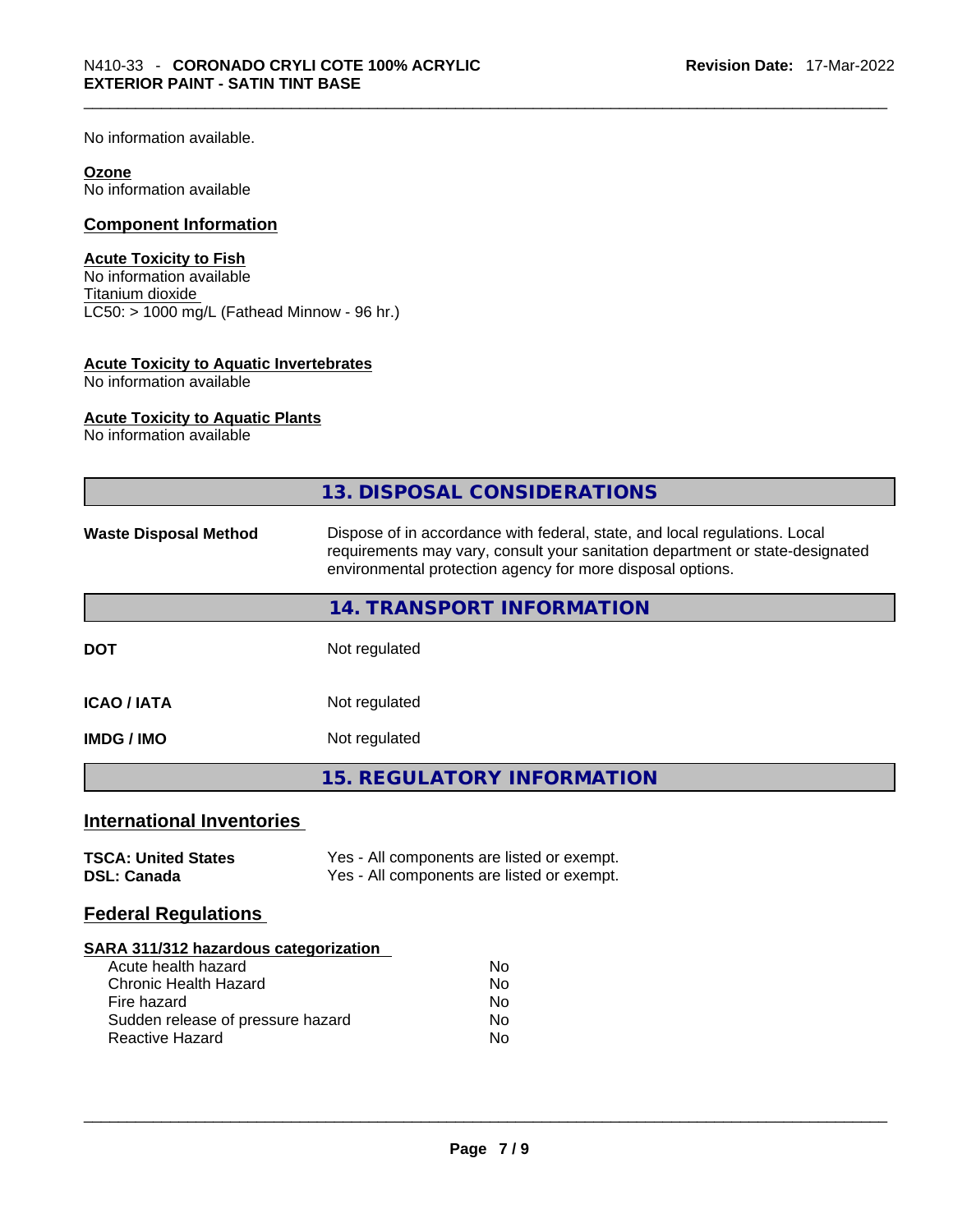#### **SARA 313**

Section 313 of Title III of the Superfund Amendments and Reauthorization Act of 1986 (SARA). This product contains a chemical or chemicals which are subject to the reporting requirements of the Act and Title 40 of the Code of Federal Regulations, Part 372:

| <b>Chemical name</b> | CAS No.   | Weight-% | <b>CERCLA/SARA 313</b><br>(de minimis concentration) |
|----------------------|-----------|----------|------------------------------------------------------|
| Zinc oxide           | 1314-13-2 |          |                                                      |

#### **Clean Air Act,Section 112 Hazardous Air Pollutants (HAPs) (see 40 CFR 61)**

This product contains the following HAPs:

*None*

### **US State Regulations**

#### **California Proposition 65**

**WARNING:** This product can expose you to chemicals including Titanium dioxide, which are known to the State of California to cause cancer, and Ethylene glycol which are known to the State of California to cause birth defects or other reproductive harm. For more information go to www.P65Warnings.ca.gov

#### **State Right-to-Know**

| <b>Chemical</b><br>name                          | лизепз | New<br>. Jersev | 'ennsvlvania |
|--------------------------------------------------|--------|-----------------|--------------|
| $\cdots$<br>$- \cdot$ .<br>litanium<br>ı dioxide |        |                 |              |
| –.<br>∠inc oxide                                 |        |                 |              |

#### **Legend**

X - Listed

# **16. OTHER INFORMATION**

**HMIS** - **Health:** 1 **Flammability:** 0 **Reactivity:** 0 **PPE:** -

#### **HMIS Legend**

- 0 Minimal Hazard
- 1 Slight Hazard
- 2 Moderate Hazard
- 3 Serious Hazard
- 4 Severe Hazard
- \* Chronic Hazard

X - Consult your supervisor or S.O.P. for "Special" handling instructions.

Note: The PPE rating has intentionally been left blank. Choose appropriate PPE that will protect employees from the hazards the material will *present under the actual normal conditions of use.* 

*Caution: HMISÒ ratings are based on a 0-4 rating scale, with 0 representing minimal hazards or risks, and 4 representing significant hazards or risks. Although HMISÒ ratings are not required on MSDSs under 29 CFR 1910.1200, the preparer, has chosen to provide them. HMISÒ ratings are*